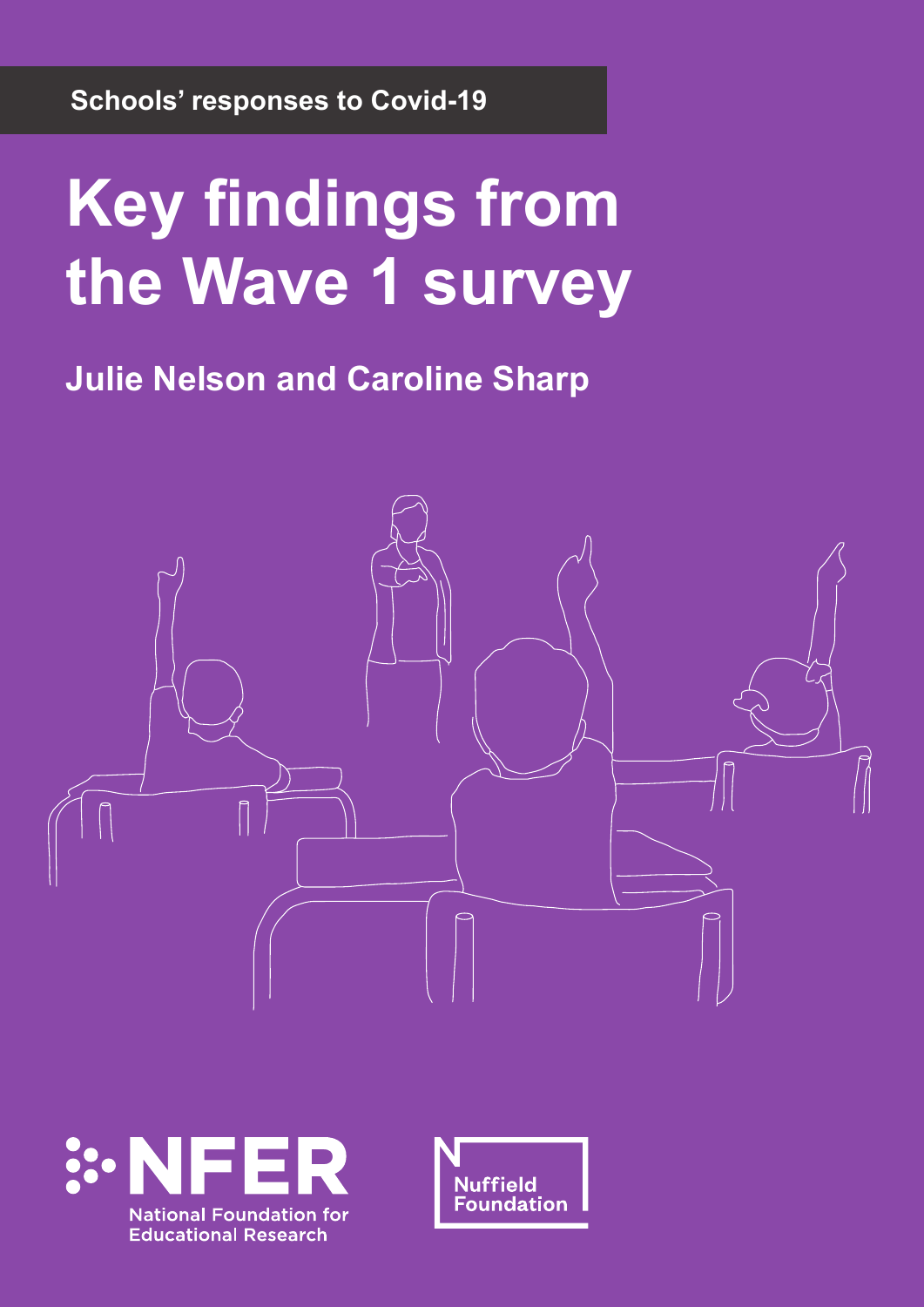| v<br>ı<br>š<br>I<br>. . |
|-------------------------|
|                         |

# **Contents**

# **Acknowledgments**

This paper summarises findings from four published research reports that examine schools' responses to Covid-19. The NFER team would like to thank all participating senior leaders and teachers for their time in completing the survey on which these reports are based. We are grateful to the following organisations for their suggestions for themes to address in the survey: the Nuffield Foundation, Institute for Fiscal Studies, NAHT, National Education Union, and the Association of School and College Leaders.

The NFER team would like to thank the Nuffield Foundation for co-funding this research with the NFER.

The Nuffield Foundation is an independent charitable trust with a mission to advance social well-being. It funds research that informs social policy, primarily in education, welfare, and justice. It also funds student programmes that provide opportunities for young people to develop skills in quantitative and scientific methods. The Nuffield Foundation is the founder and co-funder of the Nuffield Council on Bioethics and the Ada Lovelace Institute. The Foundation has funded this project, but the views expressed are those of the authors and not necessarily the Foundation. Visit https://www.nuffieldfoundation.org/

NFER is an independent, not-for-profit organisation dedicated to producing high quality, independent research and insights to inform key decision makers about issues across the education system. Our mission is to generate evidence and insights that can be used to improve outcomes for future generations everywhere, and to support positive change across education systems. Visit https://www.nfer.ac.uk/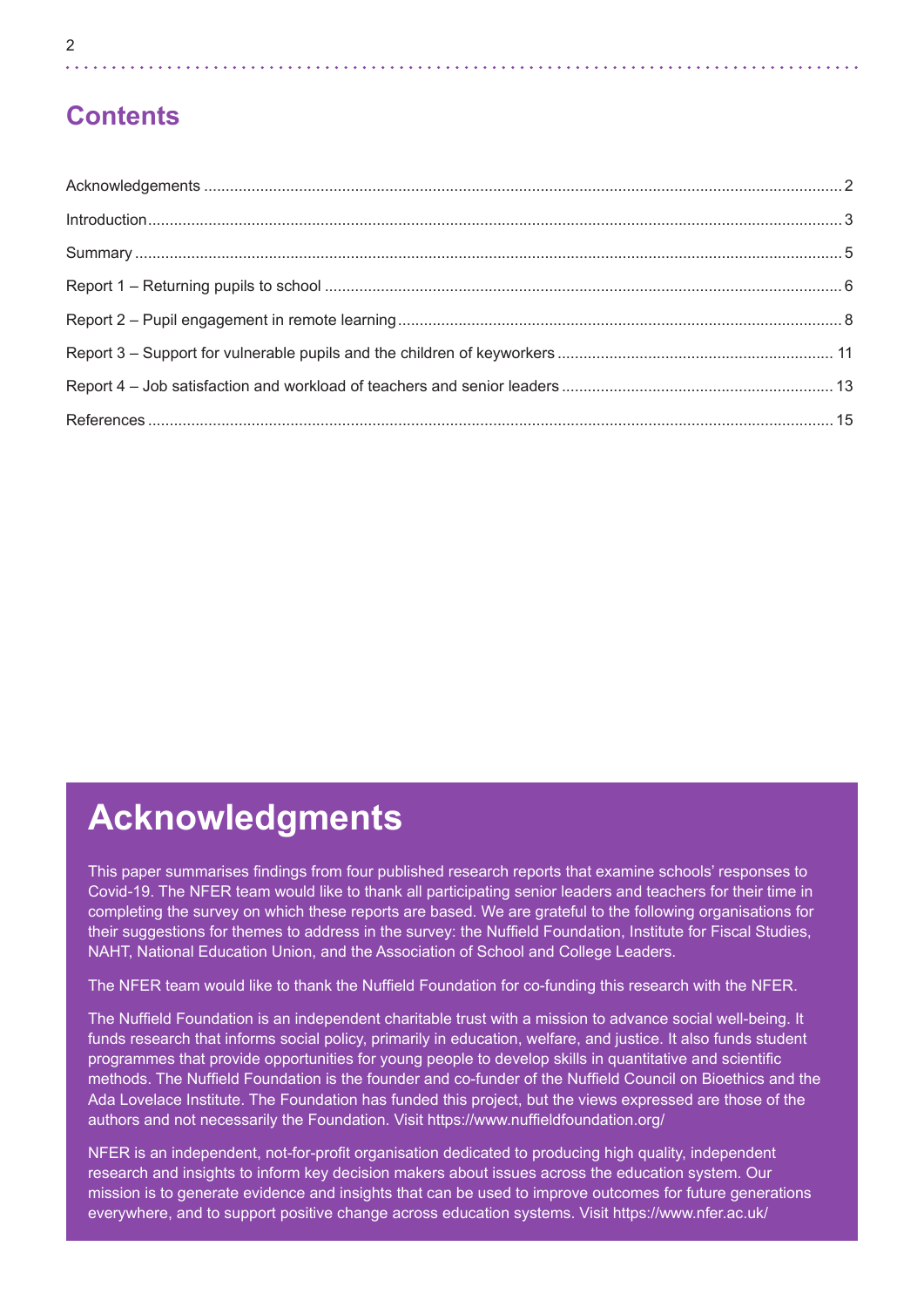# **Introduction**

The Covid-19 pandemic has impacted on all areas of society, including education. On 20 March 2020, the British Government ordered all schools to close to all pupils, except vulnerable children<sup>1</sup> and the children of keyworkers (such as those working in public health, transport and supplying food). National examinations were also cancelled. As a result, schools have been unable to carry out their normal activities in supporting pupils' learning and well-being, or in preparing them for transition to the next phase of their education. This represents an unprecedented disruption to the education of children and young people, raising concerns about their education and welfare and the ability of schools to provide effective learning approaches for pupils at home.

NFER has undertaken an independent investigation into the impact of the pandemic on schools in England and their pupils, in order to document the main issues and identify insights for policy and practice. From 7-17 May 2020, we sent a survey to all 20,553 publicly funded mainstream primary and secondary schools

in England. The survey explored schools' responses to the Covid-19 emergency, identifying how they were responding, the impact the crisis was having on pupils and teachers, and whether it was having a differential impact on specific groups. A second survey will be carried out between 8 and 15 July. Details about the Wave 1 survey sample, data collected, and analysis conducted are provided in Box 1.

This paper summarises findings from a suite of published reports. Each report focuses on a specific issue related to the impact of Covid-19 on schools and pupils.

- 1. Returning pupils to school
- 2. Pupil engagement in remote learning
- 3. Support for vulnerable pupils and the children of keyworkers
- 4. Job satisfaction and workload of teachers and senior leaders.



1 Vulnerable children are those with an Education, Health and Care Plan (EHCP), a social worker, or identified as vulnerable by the local authority or education provider.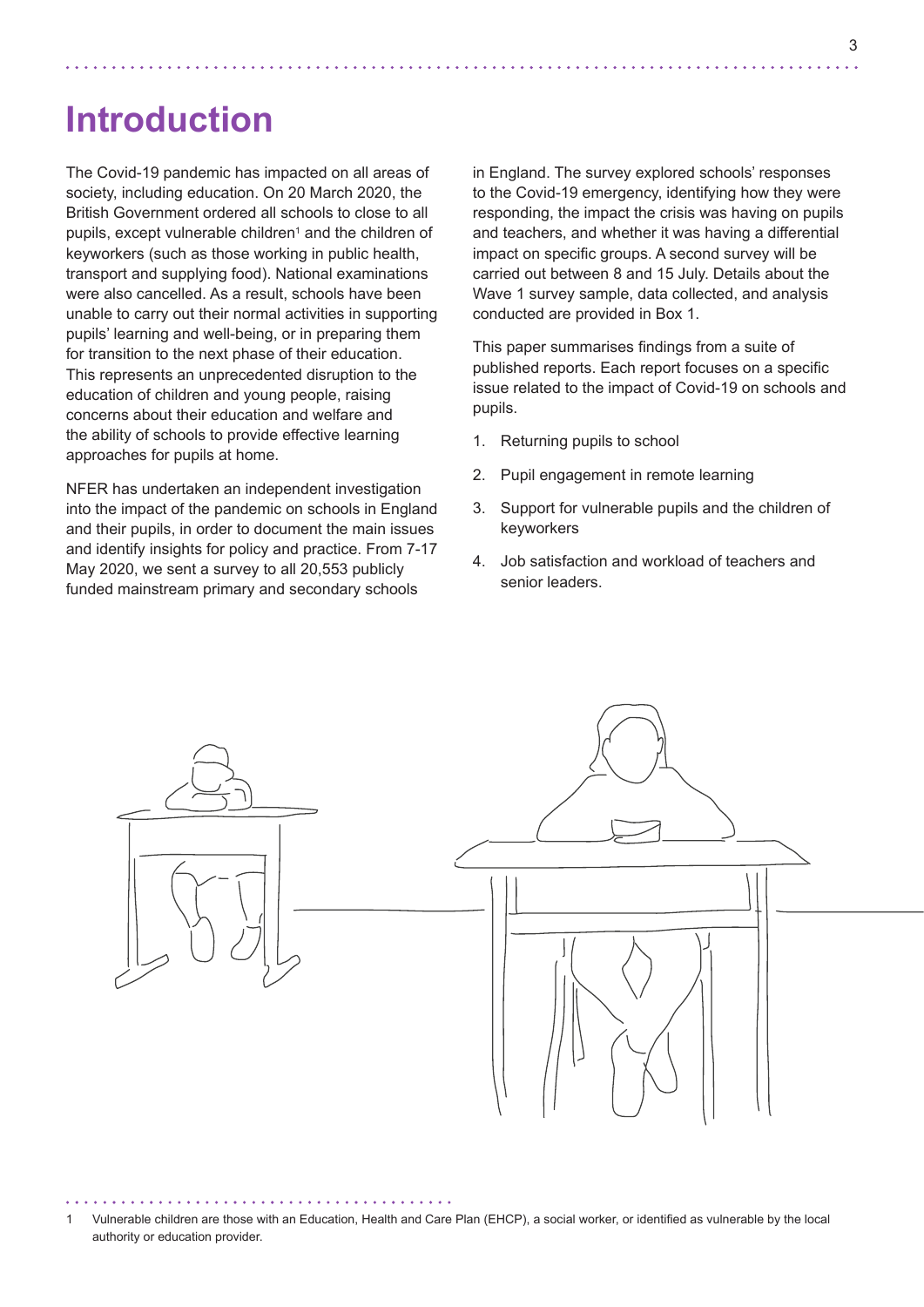# **Box 1. NFER Wave 1 survey of schools' responses to Covid-19**

#### **Sample**

From 7 to 17 May 2020, NFER collected data via a survey sent to all 20,553 state-funded mainstream primary and secondary schools in England. We asked senior leaders (headteachers, principals and deputy headteachers) to complete the survey themselves and pass the survey on to up to two teachers of different key stages (primary schools), or up to four teachers of different subject areas (secondary schools). We received responses from 1233 senior leaders and 1821 teachers in 1462 primary schools (including middle deemed primary) and 691 secondary schools (including middle deemed secondary and all-through schools), representing nine per cent of the 17,170 primary schools and 20 per cent of the 3383 secondary schools in England. We weighted the data to ensure that our findings are representative of mainstream schools in England. Some schools provided more than the requested number of responses, which was also addressed by weighting the data.

#### **Data collected**

The survey focused on four main areas: schools' provision of remote learning during the Covid-19 pandemic and pupils' engagement; schools' provision for vulnerable children and children of keyworkers; staff workload and work satisfaction; and schools' preparedness for opening more fully after lockdown. The survey also asked respondents for some information about themselves, including their job role, time in teaching, gender and age.

#### **Analysis**

The NFER team used DfE [administrative data](https://get-information-schools.service.gov.uk) to identify the characteristics of each school, including: phase, proportion of pupils eligible for free school meals (FSM), school type (local authority or academy), and region. Weighting used the distribution of the achieved sample relative to the national population of school phase and FSM quintile. Weightings were adjusted to account for the number of responses per school.

The analysis used three main approaches: descriptive statistics for all of the survey questions; tests of statistical significance to identify associations between selected questions and school characteristics; and regression models for pupil engagement with learning, engagement of disadvantaged pupils, work satisfaction, workload, and preparedness for opening schools more fully. Results were considered statistically significant if the probability of a result occurring by chance was less than five per cent ( $p = < 0.05$ ).

#### **Reports**

This research is producing the following reports on Schools' Responses to Covid-19:

- 1. Returning pupils to school
- 2. Pupil engagement in remote learning
- 3. Support for vulnerable pupils and the children of keyworkers
- 4. Job satisfaction and workload of teachers and senior leaders
- 5. Summary of key findings
- 6. Technical report.

A Wave 2 survey will take place from 8-15 July 2020, with findings to be published later in the summer.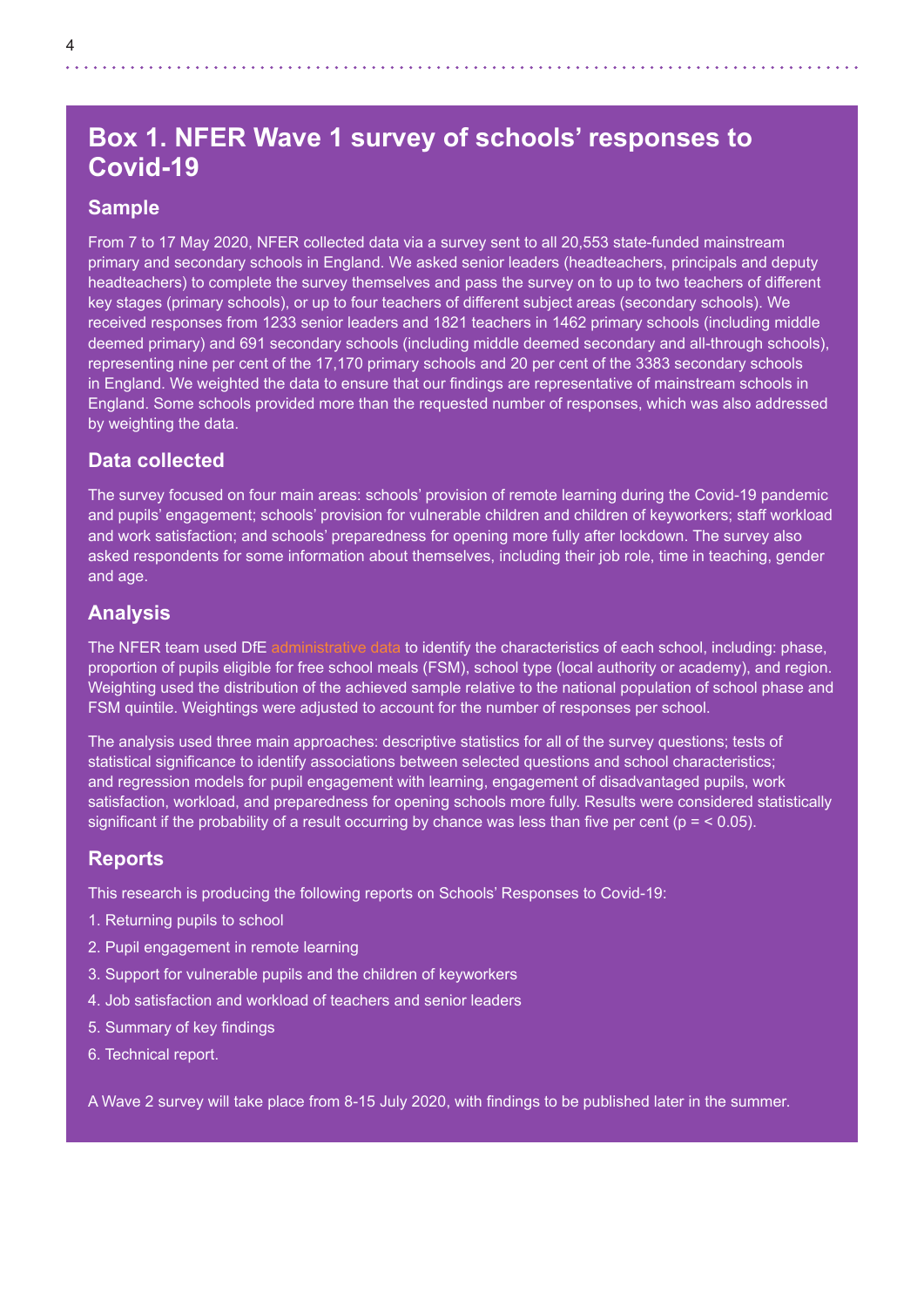# **Summary**

This research reinforces concerns about the limited engagement of pupils with remote learning during the Covid-19 pandemic and the damage to their education. Whilst schools have gone to extraordinary lengths to support their pupils as best they can, they have been hampered by reduced teaching capacity; constraints on IT resources – for both pupils and teachers; and challenges in teachers' and senior leaders' own home lives. Meanwhile, teachers believe that only just over half of parents have been able to support their children's learning at home.

Remote learning looks likely to continue to be a key feature of our education system for some months, so it is crucial that it is delivered as effectively as possible. It has become an increasing challenge as more pupils have returned to school and more staff have been needed in school for face-to-face teaching or supervision. It will remain a challenge that needs to be balanced carefully with manageable staff workload levels. Although we found that some schools with higher levels of pupil engagement were using interactive remote teaching and learning approaches (such as pre-recorded video lessons or, to a lesser extent, live lessons or online conversations) only eight per cent of teachers said they were using approaches identified as effective by the Education Endowment Foundation (EEF, 2020a). Our evidence suggests that wider availability of IT resources (both for staff and pupils) and training for teachers in how to support remote learning effectively may help.

As schools began to open more fully, there were considerable concerns about the longer-term sustainability of the strategies adopted by schools in helping to manage the crisis, including their responses to remote learning and their support for vulnerable pupils. Our research indicates that schools only had 75 per cent of their normal teaching capacity available, with 22 per cent of their normal teaching staff only available to work from home. Schools will need more resources to enable them to provide effective in-school and remote learning activities going forward. They will also need greater levels of support from other service providers to support vulnerable pupils, both remotely, and as they return to school.

Our findings also paint a picture of diverse experiences across different schools and groups of pupils, with a

need for different kinds of support targeted at those who need it most.

**Schools serving the highest proportions of disadvantaged pupils** had the lowest levels of pupil *and* disadvantaged pupil engagement, and are likely to need intensive support to help them to manage a complex array of pupil needs over the coming months. Pupils in the most deprived schools were likely to spend longer out of school than their classmates. Their parents withdrew them from school more quickly before schools closed, and were less likely to send them back on 1 June (primary schools) and 15 June (secondary schools). Fewer pupils in these schools returned set work; they were less likely to have contact with their teachers; curriculum coverage was poorer; and they had lower levels of parental support and IT access. This highlights the need to target support at the most deprived schools, rather than at deprived pupils *per se*.

Teachers were concerned about the **education and welfare of their vulnerable pupils**. Only 15 per cent of them had been attending school, despite being entitled to do so, and their engagement in home learning was lower than for children eligible for Pupil Premium funding. Almost half of senior leaders were concerned about the safety and welfare of vulnerable pupils not attending school, and all schools were playing a significant role in ensuring the safety and well-being of their vulnerable pupils. As schools open more fully and there are increasing pressures on the workforce, these levels of welfare support may become unsustainable. A substantial share of senior leaders (26 per cent) reported a lack of support from other agencies in supporting these children. There is a need to identify why and where this support was lacking and, if it endures, to ensure that resources are provided to schools and other agencies to guarantee that vulnerable children are supported and safeguarded.

As schools open more fully, government, local authorities, trusts and schools will need to work to ensure appropriate and reassuring messaging to parents, to encourage them to support their children's return to school. This is essential if teachers are to start assessing their needs, both emotional and academic, and to put in place plans to help them re-acclimatise and re-engage with learning.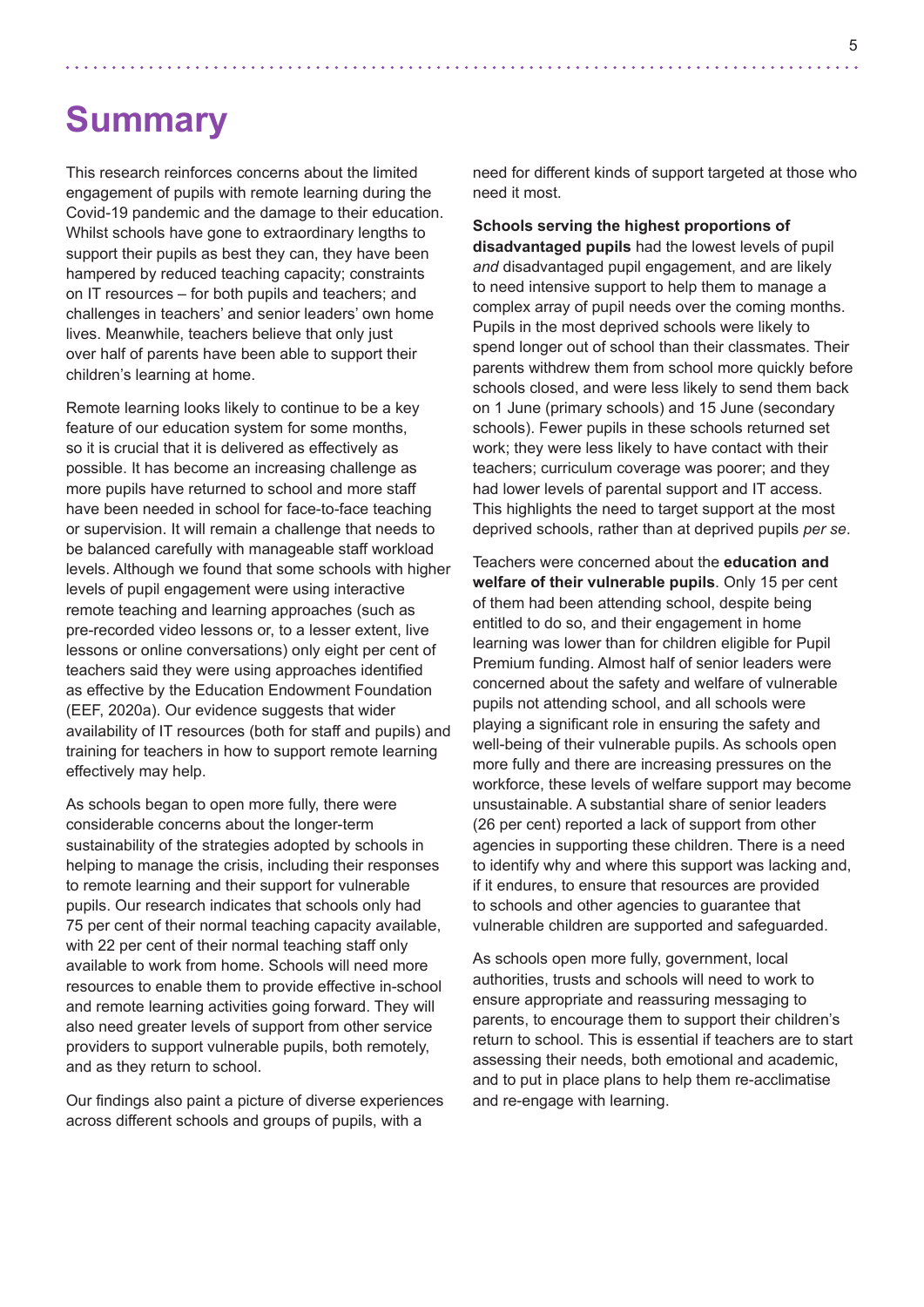# **Report 1 – Returning pupils to school**

On 10 May 2020, the Prime Minister announced the phased return of some children to school from 1 June. The Government (DfE, 2020a) asked primary schools to open their doors to all children in Nursery, Reception, Year 1 and Year 6, who were prioritised because these are in key transition years. Further guidance (DfE 2020b) stated that secondary schools should be prepared to offer Year 10 and 12 pupils some face-toface support from 15 June. This report focuses on the challenges senior leaders experienced shortly before schools closed to the majority of pupils, and on their level of preparedness for opening more fully from 1 June.

# **Key findings**

At the time the survey was conducted, both primary and secondary leaders had reservations about the practicalities of opening their school sites safely to more pupils after lockdown. Whilst the majority felt that it would be at least 'somewhat feasible' to open to more pupils, a significant minority (around 40 per cent of primary leaders and just under 20 per cent of secondary leaders) felt that it would be completely infeasible. A particular concern for primary senior leaders was their ability to manage a combination of face-to-face

**A particular concern for primary senior leaders was their ability to manage a combination of face-to-face and online lessons**

and online lessons (66 per cent of primary leaders felt unprepared to manage this, compared to 52 per cent of secondary leaders). All leaders were concerned about their ability to implement social distancing once more pupils were on site.

On average, senior leaders predicted that almost half (46 per cent) of families would keep their children at home rather than sending them back to school, with primary leaders more likely to think this (47 per cent of families) than secondary leaders (42 per cent of families). Senior leaders in the most deprived schools expected a larger proportion of their families to keep their children at home than senior leaders in the most affluent schools (50 per cent of families, as opposed to 42 per cent of families). Leaders in the most deprived schools were also more likely to say that their school had experienced a significant drop in attendance prior to 20 March, than those in the least deprived schools (73 per cent compared with 56 per cent).

#### **Regional differences**

- Senior leaders were more likely to report an impact from Covid-19 in general on their schools prior to 20 March if they were based in the West Midlands (82 per cent), London (82 per cent) and the North West (79 per cent), compared with senior leaders based in the East Midlands (61 per cent).
- Senior leaders were more likely to report that they experienced a significant drop in the number of pupils attending school before 20 March if they were based in London (72 per cent) and the West Midlands (70 per cent).
- Senior leaders were more likely to estimate that a higher percentage of families (50 per cent on average) would keep their children at home if they were based in the North West, compared with leaders in the South West (who estimated that an average of 41 per cent of parents would keep their children at home).

#### **Areas of concern and sources of support**

Senior leaders' greatest concerns about opening more fully included:

• managing the movement of pupils to and from school, managing pupil movement around buildings, organising spaces to enable social distancing, and combining in-school and remote learning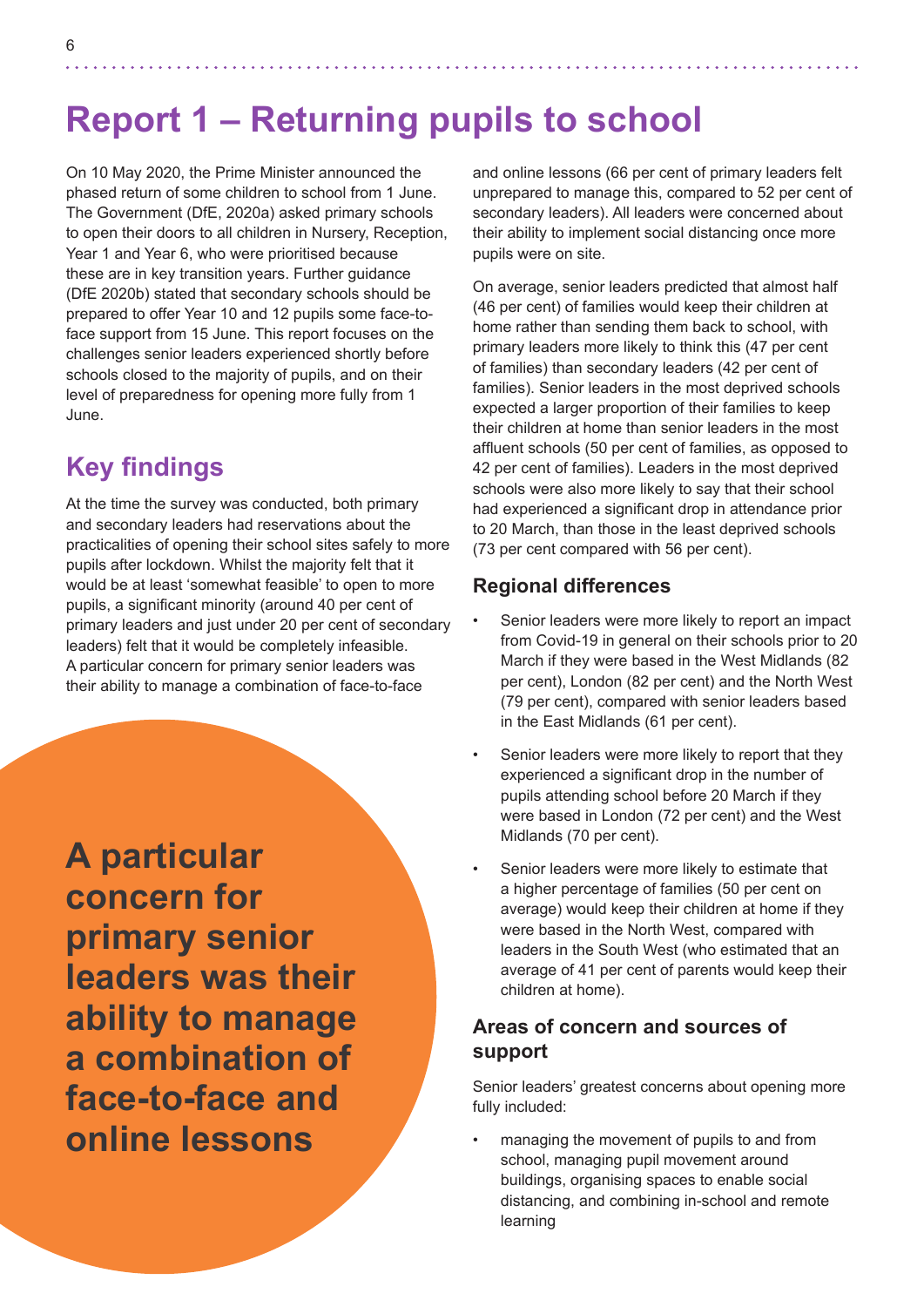- getting young children to stay in small social groups, or to follow hygiene protocols, within the constraints of school buildings that are unsuitable for social distancing (primary leaders), and managing split classes and social distancing across multiple curriculum subjects, when pupils are taught by different teachers in different parts of the school building (secondary leaders)
- providing adequate teaching and staffing support for pupils on site while providing good quality distance learning for pupils still at home.

In May, senior leaders had less teaching staff capacity (just 75 per cent of their usual capacity) at a time when they needed more. In addition, 22 per cent of their usual teaching staff were only available to work from home. Senior leaders' preparedness to open their schools more fully was related to staffing. Those who had less of their normal FTE staffing capacity available to work in school in May were significantly less prepared to open their schools in June.

Their main calls for support included:

- clear instructions underpinned by scientific advice about the safety of different activities, coupled with detailed guidance related to their specific challenges (some of which has been provided by the DfE since the survey took place)
- additional resources to provide cover for reduced staffing capacity and essential supplies, including hand sanitising products and equipment such as screens and thermometers.

#### **Implications for government, academy trusts, local authorities and schools**

Resources need to be targeted to ensure schools have sufficient teachers, given that staffing shortages are a key barrier to lifting the lockdown. This reinforces the need for the Government, local authorities and academy trusts to ensure schools have adequate staffing and the resources to pay for additional staff if required.

Contrary to government guidance, primary leaders said they would find a rota system more feasible to operate, with different classes or groups of pupils attending on different days, as opposed to enabling all pupils in the specified year groups to return full time from the beginning of June. This suggests that the Government should consider the feasibility of its advice to schools.

While the pandemic continues, it will also be important for the Government, local authorities, academy trusts and schools themselves to ensure appropriate and reassuring messaging to parents, given the extent

to which senior leaders expected parents to keep their children at home during the summer term. Local authorities and academy trusts can also help schools by providing them with advice and access to resources that are tailored to their specific needs. However, this has to be of an appropriate quality. Our report on leaders' and teachers' job satisfaction and workload (see below) found that 30 per cent of senior leaders who had accessed LA support did not find it useful.

Click [here](https://www.nfer.ac.uk/media/4060/schools_responses_to_covid_19_early_report_final.pdf) to view the full *Returning pupils to school* report.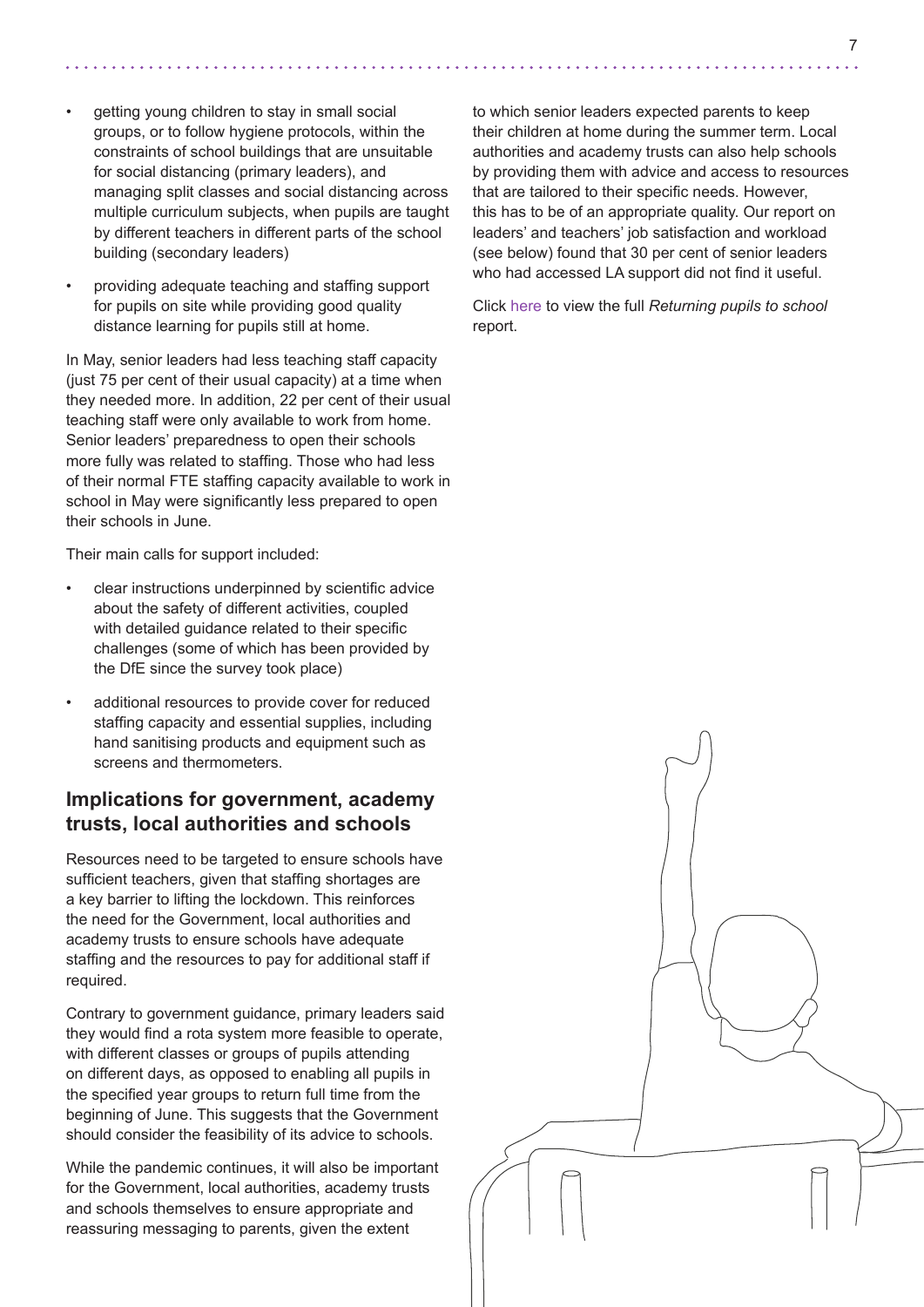# **Report 2 – Pupil engagement in remote learning**

While key transition year groups have started to return to school (DfE, 2020e), many pupils are not expected to return to the classroom until autumn 2020. Remote learning therefore remains at the heart of how schools are continuing to support pupils' learning. This report examines pupil engagement in remote learning and the factors that are driving this, as well as looking at how schools have been providing remote learning support to their pupils and the strategies that are proving most effective in engaging pupils.

# **Key findings on pupil engagement**

While teachers were, on average, in regular contact with 60 per cent of their pupils, less than half of pupils (42 per cent) had returned their last piece of set work. Most teachers (90 per cent) believed that their pupils were doing less work than they would usually expect at this time of year. This reduced level of pupil engagement with learning during lockdown was reinforced by a relatively low level of parental engagement, with teachers reporting that only 55 per cent of their pupils' parents were supporting their children's learning. This reflects the difficulties parents themselves report in supporting their children's learning at home (Andrew *et al.*, 2020). Limited access to IT<sup>2</sup> at home was clearly a challenge: senior leaders reported that 23 per cent of their schools' pupils lacked IT access and teachers reported that 27 per cent of the pupils they taught had little or no IT access at home.

Teachers were concerned about the engagement of a range of pupil groups, but were most concerned about low engagement from pupils who had limited access to IT and/or space to study at home. Teachers reported that 81 per cent of pupils with limited access to IT, 62 per cent of vulnerable pupils, 58 per cent of pupils with special educational needs and disabilities (SEND), 52 per cent of pupils eligible for Pupil Premium funding, and 48 per cent of young carers were less engaged than their classmates. Teachers from secondary schools consistently reported that higher proportions of each of these pupil groups were less engaged than did teachers from primary schools.

The pandemic has caused a substantial deficit in curriculum coverage across schools. Four-fifths (80 per cent) of teachers reported that all or certain areas of the curriculum were getting less attention than usual. However, almost all senior leaders said they were providing guidance on the *type* of work that teachers should be setting (95 per cent), the *amount* of work they should be setting (90 per cent), and *whether* they should be providing *feedback* to pupils on submitted work (85 per cent). Most teachers (two-thirds to threequarters) rated their ability to offer remote learning support to pupils as 'good or very good'.

#### **Level of disadvantage in the school**

Pupil engagement *and* disadvantaged pupil engagement were both lower in the most deprived schools than in the most affluent schools. Just 30 per cent of pupils in the most deprived schools were reported to be returning work, compared to 49 per cent of pupils in the least deprived schools. Contact with teachers, curriculum coverage, parental support and IT access were all lower in the most deprived schools. Senior leaders in these schools were significantly less likely than those in the least deprived schools to have provided guidance to teachers on whether they should provide feedback to pupils on submitted work.

#### **Differences by phase and school type**

Although secondary pupils were more likely than primary pupils to return set work, primary teachers were more likely to be in contact with more of their pupils on a regular basis. Secondary schools were more likely than primary schools to be covering the full curriculum and offering guidance to teachers on remote teaching and learning approaches. They were also more likely to be using teaching and learning approaches that are associated with positive pupil engagement, such as virtual learning environments (VLEs) and undertaking 'active' forms of teaching involving some form of interaction between teachers and pupils. However, secondary leaders and teachers were significantly more likely to report having pupils with IT challenges than primary leaders and teachers. Secondary teachers were also significantly more likely to say that the hardware/ equipment provided to them by their school was very poor or poor.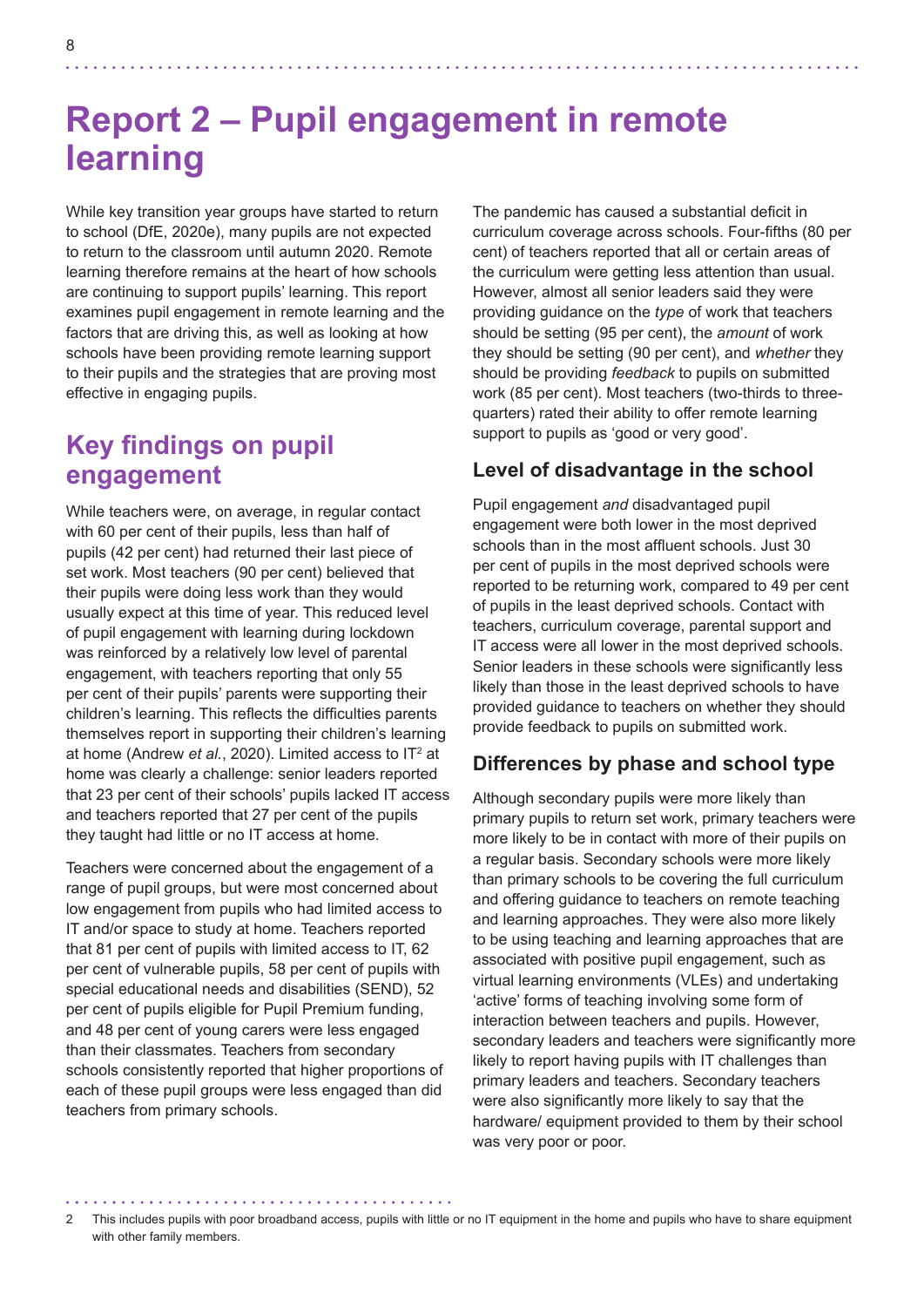#### **Regional differences**

Teachers in the West Midlands had lower levels of pupil engagement than in London. Schools in some of the northern regions of England had lower levels of parental engagement, pupil access to IT, and the proportion of teachers receiving guidance on the amount of work to be set and submitted, relative to some southern regions. Schools in some northern regions were also less likely to be engaging in online conversations between teachers and pupils, or prerecorded video lessons (both of which are positively associated with pupil engagement) than schools in the south. With the exception of London, northern regions tend to have higher levels of deprivation (see, for example, Dunatchik *et al.*, 2018; Northern Powerhouse Partnership, 2018; Hutchinson *et al.*, 2018). This may have some bearing on these differences.

#### **School and teacher contextual factors**

Schools with low prior attainment and senior leaders who experienced a significant drop in the numbers of pupils attending prior to 20 March tended to report lower levels of pupil engagement. Teachers who felt well-supported by their school, and teachers who taught Key Stage 5 tended to have higher levels of pupil engagement; the latter probably due to the greater ability of these pupils to engage in remote learning independently. Teachers aged between 20 and 29 were likely to report lower pupil engagement. This may reflect their relative inexperience and possible lack of confidence, and suggests that this may be a development need for schools to address. Teachers with a good quality home working environment tended to report higher levels of engagement among their disadvantaged pupils.

#### **Findings related to the nature of remote learning support**

Schools using a virtual learning environment (VLE) to inform pupils about learning activities – rather than the school website, and those delivering learning content to pupils through online conversations or activities that involve consolidating previous learning or revising, had higher pupil engagement levels and an increased probability of having highly engaged *disadvantaged* pupils. Teachers that gave less attention to all areas of the curriculum than normal had lower levels of pupil engagement.

**Method of notification** – just over half (52 per cent) of senior leaders said that their schools used VLEs to inform pupils about remote learning tasks, but the most commonly used methods were emails or texts, the school website and telephone/ video calls home. Many schools were also using labour-intensive methods to notify pupils and parents about work, including posting work and even delivering materials in person to pupils' home addresses.

**Method of delivering learning content - schools** were most likely to be using materials produced by external providers such as educational websites and apps, or online resources such as pre-recorded video lessons. Where schools were providing their own resources, these were generally workbooks or worksheets. Few schools were using 'active' forms of teaching led by the pupils' own teachers, such as live remote lessons or online conversations. Under half of senior leaders reported that teachers were producing their own pre-recorded lessons for sharing with pupils. Only eight per cent of teachers said they were using forms of remote learning which the Education Endowment Foundation (EEF, 2020a) has identified as effective, namely metacognitive approaches, collaborative work between teachers and pupils, or peer learning.

#### **Level of disadvantage in the school**

Senior leaders in the most deprived schools were significantly more likely than those in the least deprived schools to be using the school website as a method of communication, making telephone or video calls with pupils, organising deliveries or visits to pupils' homes, and posting work home. They were also significantly *less* likely than those in the least deprived schools to be providing live remote lessons, having online conversations or pre-recording videos of lessons. In contrast, senior leaders in the most deprived schools were significantly *more* likely than those in the least deprived schools to be using workbooks or worksheets. This is likely to reflect the fact that larger proportions of pupils in more disadvantaged schools have limited access to IT resources at home.

#### **Differences by phase**

Secondary leaders were more likely to use VLEs and postal services to communicate with pupils than primary senior leaders. Secondary leaders were also more likely than primary leaders to say that their teachers were providing live remote lessons for pupils, having online conversations and pre-recording video lessons. Primary leaders were more likely than secondary leaders to be using educational websites or apps, suggesting that leaders in this phase were more likely to draw on the support of third parties to provide learning content for their pupils, rather than producing it themselves.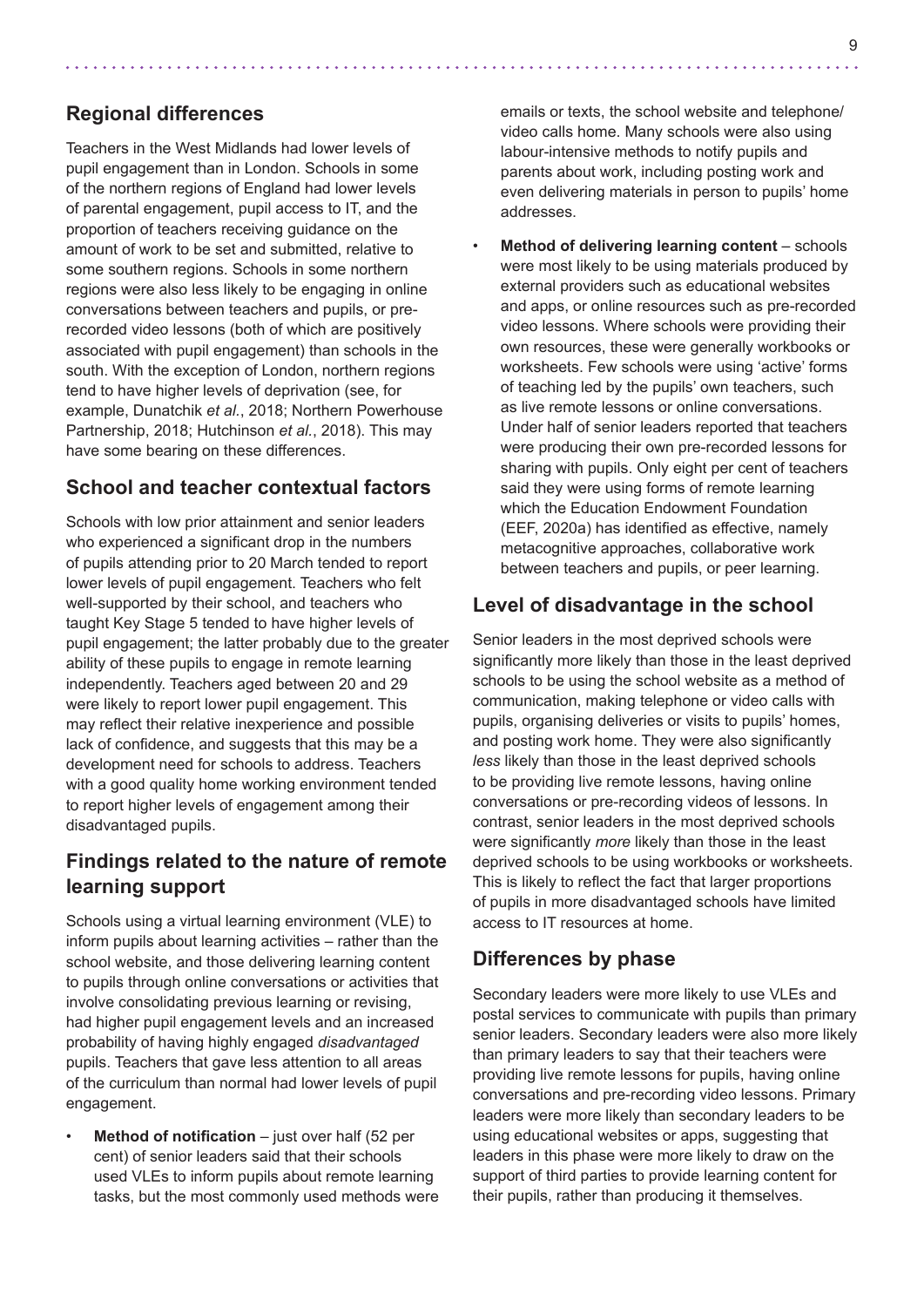### **Implications for government, academy trusts and local authorities**

Our research shows that disadvantaged pupils were half as likely to be engaging in learning activities, and that pupils in the most deprived schools were less likely to be engaged than those in the most affluent schools. This is deeply concerning, given the implications it has for their futures and for the attainment gap. A rapid evidence review by the Education Endowment Foundation (EEF, 2020b) suggests that the past decade's progress in closing the gap is likely to be reversed as a result of the Covid-19 pandemic.

The Government prioritised six year groups for a return to school in June 2020, because these pupils were at key transition points in their education (DfE, 2020a, DfE, 2020b). However, our research shows the importance of also getting disadvantaged pupils, pupils in the most disadvantaged schools, and pupils with little or limited access to IT, back to school as soon as it is safe to do so. Through the ongoing period of remote learning, it will be vital to enable disadvantaged pupils to access digital devices in order to avoid any accumulation in disengagement, which would serve to widen the attainment gap still further. There is a strong case for extending the Government's scheme to fund digital provision for disadvantaged Year 10 and vulnerable pupils (DfE, 2020c; 2020d) to other year groups, and to all young people who have no access to IT at home, to ensure that they can access and undertake set work.

Now that many pupils in Nursery, Reception, and Years 1, 6, 10 and 12 have returned to school across split classes, schools have very limited teaching capacity available to maintain high quality remote learning support for pupils in year groups that are still working from home, especially in primary schools. Schools are likely to need additional resources to enable them to support effective remote learning both now and in the future.

Given the positive link between pupil engagement and schools' use of VLEs, there is a need to promote the benefits of these platforms to schools, to increase the number of schools using VLEs, and to support schools to implement them. Government, trusts, local authorities and senior leaders also need to ensure that teachers

have access to sufficient training and equipment to enable them to deliver effective remote learning support and to use technology effectively.

# **Implications for schools**

It is important that schools work towards restoring the curriculum for pupils who are still based at home, via remote teaching and learning. Of course, this will be particularly challenging during a period when schools are dealing with a mixed diet of in-school and remote learning provision. Senior leaders will need to decide how to deploy staff, including teaching assistants (TAs), who are not able to work on the school site to support this effort.

The positive association between teachers feeling wellsupported by their senior leaders and pupil engagement reinforces the vital role of leaders. Senior leaders should continue providing this support for all staff. They may also wish to put additional support in place for younger staff, who are comparatively inexperienced and may lack confidence, by, for example, providing them with additional development on effective strategies for remote teaching. Governors, local authorities and trusts also need to ensure that leaders themselves have access to support for their role.

While resources are tight, it is important that schools focus on the most effective means of supporting pupils' learning, for example, focusing on how to achieve high quality *teaching* (with or without interactive delivery methods) as opposed to ensuring that there is a flow of set work. Consolidation of learning and revision activities also have a positive relationship with engagement. Guidance from the EEF on remote learning (EEF, 2020c) highlights that it is important to couple these activities with explicit guidance for pupils on how to manage their own learning and work independently. Teaching assistants can be deployed to support these activities.

As more pupils begin to return to schools, there is also an opportunity for teachers to start the process of re-engaging pupils who have not been participating in remote learning, and assessing where their learning has fallen behind.

Click [here](https://www.nfer.ac.uk/media/4073/schools_responses_to_covid_19_pupil_engagement_in_remote_learning.pdf) to view the full *Pupil engagement in remote learning* report.

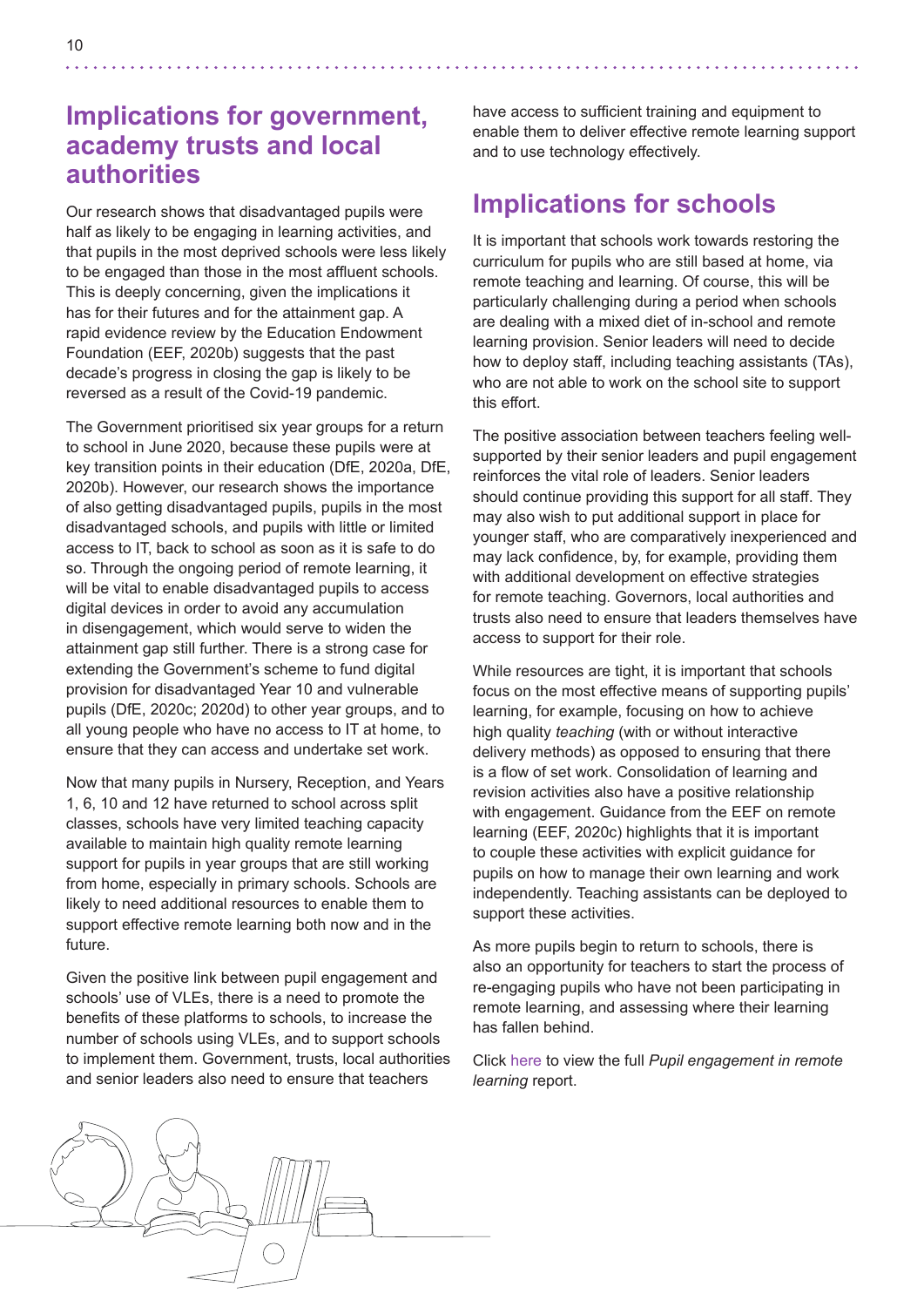# **Report 3 – Support for vulnerable pupils and the children of keyworkers**

Since 20 March, when the Government ordered all schools to close to the majority of pupils, many schools have continued to provide on-site education for vulnerable children and children of keyworkers. However, the level of school attendance for both vulnerable and keyworker children has been low, with only 15 per cent of vulnerable children attending school at the time of our research (DfE, 2020e). This report examines both the engagement of vulnerable pupils and the children of keyworkers in school, and remote provision for vulnerable pupils. It considers the challenges involved in continuing to offer this provision as schools open more fully.

Schools and their staff have been adaptable and have used their initiative in supporting vulnerable pupils and the children of keyworkers throughout the Covid-19 pandemic. The current challenge for them is continuing to provide the necessary support for these pupils, without compromising teaching and learning activities for other pupils as schools open more fully.

Schools were finding it challenging to get vulnerable pupils to engage with them. Not only was in-school attendance very low, but many vulnerable pupils were also not engaging in any other forms of provision. School staff also found it more difficult to keep in touch with their vulnerable pupils than other pupils. Vulnerable children in the most deprived schools were less likely to engage in remote learning than those in the most affluent schools.

The engagement of vulnerable pupils in secondary schools was lower than in primary schools. This raises the concern that some vulnerable pupils may disengage with education altogether as a result of the pandemic. Schools, social workers and policymakers should look to initiatives that will help support the welfare of these young people during the pandemic and encourage them to re-engage with learning.

Vulnerable children in the most deprived schools were less likely to engage in remote learning than those in the most affluent schools

# **Key findings about in-school provision**

While attendance has been low, in-school provision for vulnerable pupils and the children of keyworkers has supported their learning, with many children getting greater support than children learning remotely. Nearly half (46 per cent) of secondary leaders reported that their main approach to supporting vulnerable pupils and the children of keyworkers was to teach them the same curriculum content that was being sent to pupils who were learning remotely. Compared to pupils learning at home, vulnerable pupils and the children of keyworkers in these schools may have been at an advantage as they were covering the same curriculum content but with additional teaching support. However, just under one third (29 per cent) of primary leaders reported that their schools' main in-school activities for vulnerable pupils and the children of keyworkers were not curriculum based. This suggests that these pupils could be at a learning disadvantage, relative to their peers learning at home.

Vulnerable pupils attending the most deprived schools were more likely to be receiving pastoral support as opposed to curriculum content than those attending the most affluent schools. While 58 per cent of leaders in the most affluent schools were teaching the same curriculum content as was being sent to children learning at home, this was only the case for 35 per cent of leaders in the most deprived schools. These leaders were also twice as likely to be providing non-curriculum based activities for vulnerable pupils and the children of keyworkers relative to leaders in the most affluent schools.

# **Key findings about remote learning provision**

Most schools were using printed resources and worksheets to support vulnerable children learning remotely, particularly in primary schools and in the most deprived schools. Schools with the highest levels of disadvantage, and primary schools, were less likely to be providing laptops for their vulnerable pupils than schools with the lowest levels of disadvantage, and secondary schools. Although many vulnerable pupils should be able to access computer equipment through the DfE's roll-out of laptops and hotspot devices, this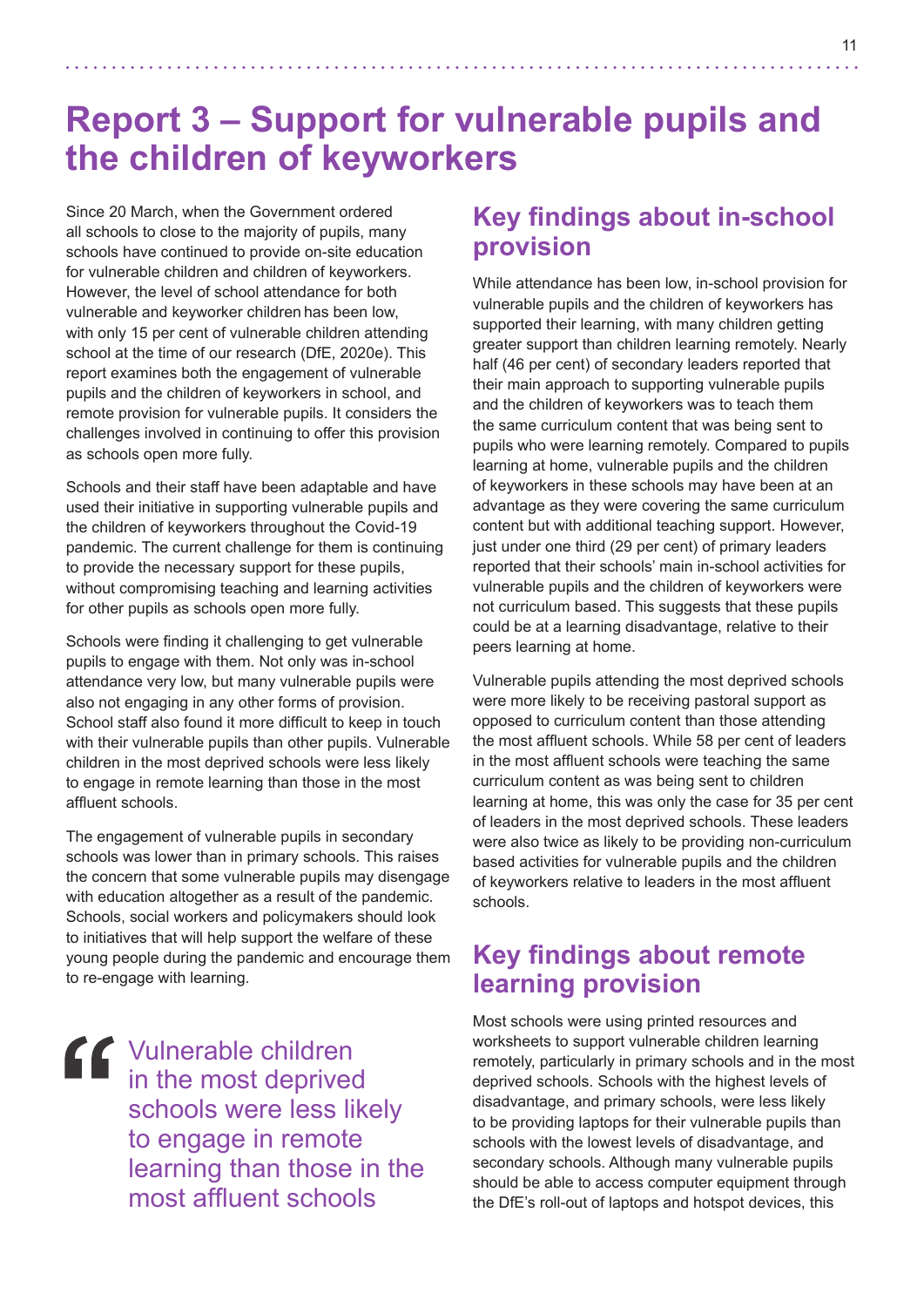policy is unlikely to equalise provision given that not all vulnerable pupils are covered by the scheme<sup>3</sup>, and not all schools will take up the support.

### **Key findings about welfare support**

Since the start of the Covid-19 pandemic, schools have been playing an important role, over and above their usual remit, in ensuring the safety and well-being of their vulnerable pupils. Three-quarters of senior leaders reported that their schools were providing welfare support to vulnerable pupils, with most working alongside other agencies to do so. Schools were also offering support by providing food vouchers and parcels (95 per cent), information (83 per cent) and home visits (39 per cent).

Senior leaders in the most deprived schools had greater concerns about the safety and well-being of their vulnerable pupils than those in the least deprived schools. Virtually all leaders in the most deprived schools (99 per cent) said that they were supporting their vulnerable pupils with food vouchers or parcels. Senior leaders in these schools were also much more likely to be carrying out home visits. However, they were also more likely than leaders in the least deprived schools to be concerned about the safety of their staff when visiting pupils' homes. Senior leaders in secondary schools were more likely to report welfare concerns relating to vulnerable children than those in primary schools, and primary school teachers were more likely to be carrying out home visits.

### **Implications for government, social services, academy trusts and local authorities**

Since the start of the Covid-19 pandemic, schools have been playing a significant role in ensuring the safety and well-being of their vulnerable pupils. As schools open more fully and there are increasing pressures on the school workforce, these levels of welfare support

may become unsustainable. Given that the impacts of the pandemic are likely to persist for some time, clear guidelines on the role of schools and other agencies are needed to ensure that the needs of vulnerable pupils are appropriately met. At the time of the survey, a substantial share of senior leaders (26 per cent) reported a lack of support from other agencies in supporting these children. Policymakers need to identify why and where this support was lacking and, if its absence persists, ensure that resources are provided to schools and other agencies to guarantee that vulnerable pupils are supported.

Policymakers should consider the different challenges in supporting vulnerable pupils across different contexts. Challenges vary between primary and secondary schools in terms of engagement, learning support and welfare needs. Further, the most deprived schools are likely to require a disproportionate amount of staff time and resources in order to support their vulnerable pupils. It is essential that policy solutions are targeted here.

### **Implications for school leaders**

In-school provision for vulnerable pupils and the children of keyworkers has generally supported their learning. However, just under one third of primary schools providing on-site facilities for vulnerable pupils and the children of keyworkers (29 per cent) have not been covering curriculum content. These pupils were disproportionately likely to be in the most deprived schools, particularly in the North of England.

This research has shown that, while schools have done much to support their vulnerable pupils during the pandemic, senior leaders and teachers now face a difficult task in re-engaging the large share of vulnerable pupils who have disengaged from education, while balancing their welfare needs with the challenges of opening schools more fully.

Click [here](https://www.nfer.ac.uk/media/4075/schools_responses_to_covid_19_support_for_vulnerable_pupils_and_the_children_of_keyworkers.pdf) to view the full *Support for vulnerable pupils and the children of keyworkers* report.

3 The scheme extends to vulnerable children who have a social worker or are care leavers: [https://www.gov.uk/guidance/get-help-with](https://www.gov.uk/guidance/get-help-with-technology-for-remote-education-during-coronavirus-covid-19)[technology-for-remote-education-during-coronavirus-covid-19](https://www.gov.uk/guidance/get-help-with-technology-for-remote-education-during-coronavirus-covid-19)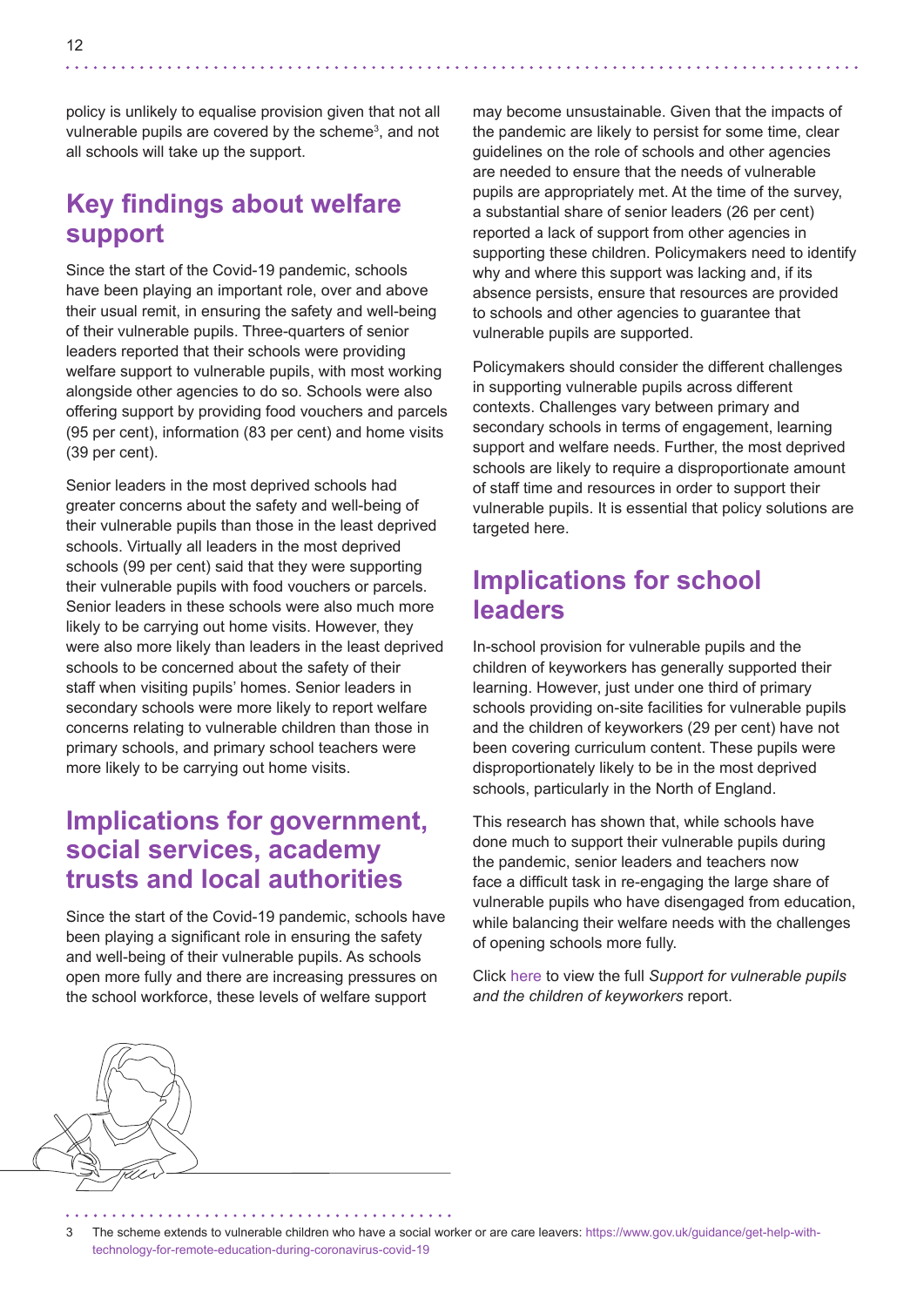# **Report 4 – Job satisfaction and workload of teachers and senior leaders**

Prior to the outbreak of the Covid-19 pandemic, England faced a considerable teacher recruitment and retention challenge. The last ten years have been characterised by insufficient numbers of new teachers joining the profession and an increasing proportion leaving the state sector, particularly in secondary schools (DfE, 2018).

This report considers the impact of the pandemic on senior leaders' and teachers' levels of job satisfaction, their sense of control over teaching and learning practices, their weekly working hours, the manageability of those hours and, ultimately, how these things might impact on retention in the longer term. In doing so, it outlines the key pressures and challenges leaders and teachers have been facing, together with the support mechanisms they have been using to help them get through the current crisis.

The research found that, on average, senior leaders and teachers were working fewer hours during lockdown than they had been in a typical week in February 2020. Senior leaders reported working a mean average of 52.4 hours in a 'typical week' in February 2020, compared to 47.8 hours in the last full week they worked since the lockdown on 20 March 2020. This represents an average reduction of 4.6 hours per working week. Similarly, teachers reported working a mean average of 45.8 hours in a 'typical week' in February 2020, compared to 34.4 hours in the last full week that they worked since the lockdown. This represents an average reduction of 11.5 hours per working week. The reasons for this are unclear but could be due to some leaders and teachers having to reduce their working hours to attend to other responsibilities such as caring for family members. In our first report in this series, senior leaders told us that they only had 75 per cent of their usual teaching capacity available during lockdown. The distribution of working hours was wide, particularly among senior leaders where the majority (71 per cent) were still working more than 40 hours per week, with 41 per cent working more than 50 hours per week.

In terms of the manageability of their working hours, the majority of senior leaders and teachers were finding their working hours during lockdown at least somewhat manageable. However, a notable minority (24 per cent of senior leaders and 14 per cent of teachers) were not. These findings compare favourably to previous estimates of the manageability of teachers' workloads:

for example, in the latest *Teacher Workload Survey*, conducted in 2019 (Walker *et al.*, 2019), 69 per cent of primary teachers and 79 per cent of secondary teachers reported that they 'disagreed/ strongly disagreed' that they had an acceptable workload.

In terms of job satisfaction, most senior leaders and teachers were at least somewhat satisfied with their work, although a greater proportion of senior leaders (31 per cent) were dissatisfied than teachers (22 per cent). Our analysis confirms that there is a significant association between job satisfaction and feelings of being in control of different aspects of teaching and learning practice. Senior leaders and teachers who reported feeling more in control of their work, despite the disruptive effects of Covid-19, were also more likely to have higher job satisfaction. This has positive implications for retention as previous research (Lynch *et al.*, 2016) has shown that job satisfaction is one of the strongest protective factors in teacher retention.

### **Sources of pressure**

It is clear that the Covid-19 pandemic was placing some senior leaders and teachers under additional pressures. Many of these were work-related, but some were personal, such as parenting their own young children, and working from home.

- The main sources of pressure impacting on senior leaders 'to a large/very large extent' were: 'concerns about opening the school more fully in future' (86 per cent), the 'health and well-being of my staff' (76 per cent), and 'directives from government' (67 per cent).
- The main pressures felt by teachers 'to a large/ very large extent' were: 'being responsible for estimating pupils' examination grades' (36 per cent of secondary teachers<sup>4</sup>), 'parenting my own young children' (25 per cent of all teachers), and 'difficulties supporting pupils' remote learning' (23 per cent of all teachers).

# **Sources of support**

Senior leaders and teachers were drawing on a range of different sources of support to help them manage the current crisis and were finding some more helpful than others.

This response option was exclusive to secondary teachers.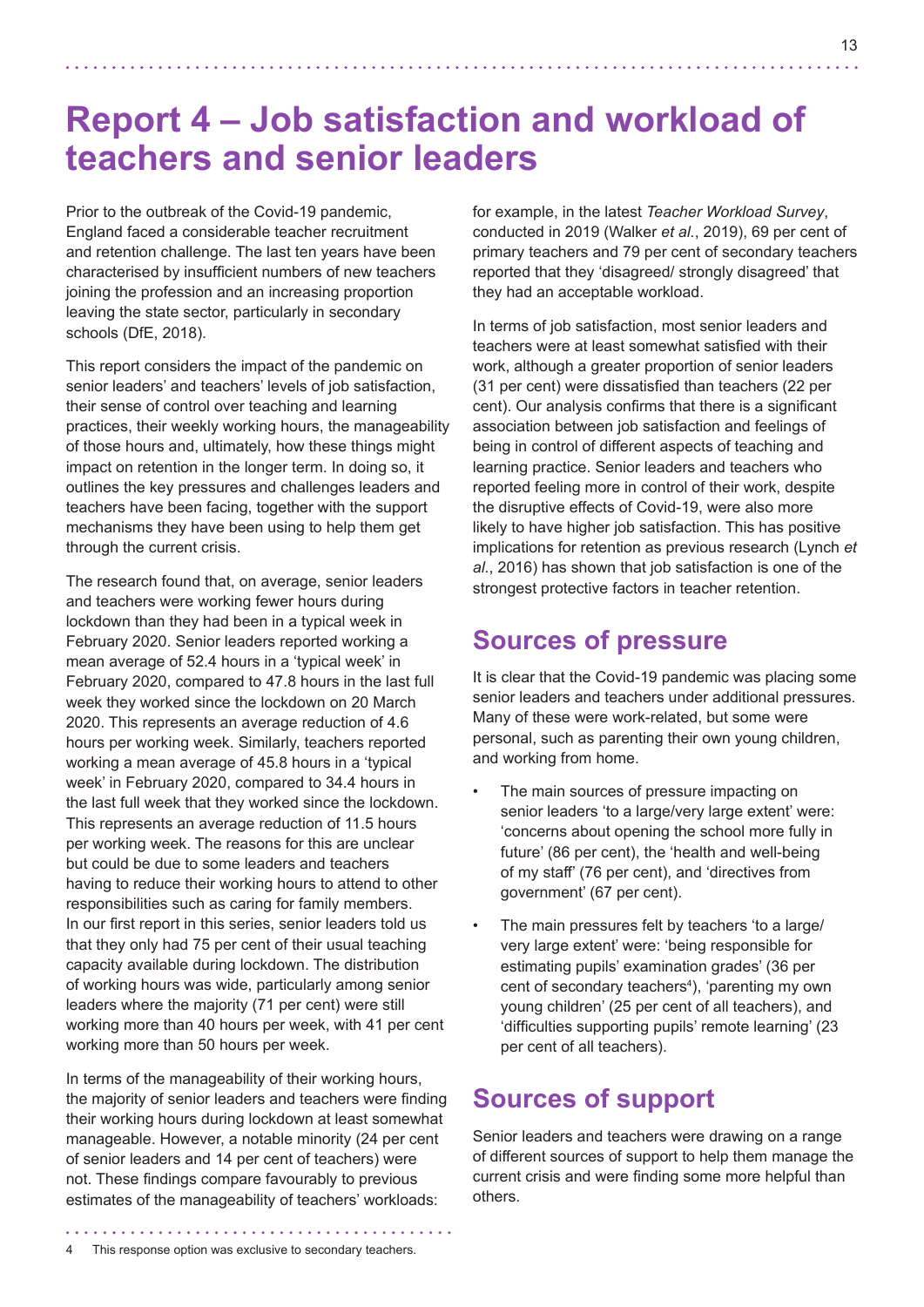- **Senior leaders –** among those who had received support from multi-academy trust (MAT) senior leaders, most found this 'very/extremely helpful' (61 per cent). Similarly, of those who had received support from senior leaders from other schools, 60 per cent found this 'very/extremely helpful'. On the other hand, the least helpful source accessed by senior leaders was local authority (LA) services. While 26 per cent found this support 'very/ extremely helpful', a substantial minority (30 per cent) found it 'not very/not at all helpful'.
- **• Teachers** the single most helpful type of support accessed by teachers was reported to be 'my colleagues/peers', with 73 per cent of those receiving this support finding this 'very/extremely helpful'. Support from senior leaders was also a significant driver of teachers' job satisfaction. Teachers were more likely to feel satisfied in their jobs if they felt supported by their senior leaders and local networks, and felt they had control over teaching and learning methods.

### **Implications for government, academy trusts, local authorities and governors**

This research has revealed the emerging impacts of Covid-19 on senior leaders' and teachers' workloads, as they started to plan for opening their schools more fully during the 2020 summer term.

The first report in this series found that the pandemic has imposed severe constraints on school staffing, with senior leaders reporting that just over half of their

normal teaching capacity was available to work in schools and a further fifth were available to work at home in May. Even if teaching capacity increases as the immediate impact of the pandemic reduces, opening schools more fully will place significant additional pressures on the available workforce. It is likely to be unfeasible for all schools to provide high quality learning in school, and remotely, whilst also providing on-going welfare support for vulnerable pupils who are not attending schools.

Despite overall reductions in working hours, 41 per cent of senior leaders were still working more than 50 hours per week; a quarter were finding their workload unmanageable; and 31 per cent were not satisfied with their jobs. Governors, academy trusts and local authorities will need to keep closely in touch with headteachers, to support them and help avoid burnout. The education sector cannot afford to lose more senior leaders at this critical time. Government local authorities and trusts will also need to ensure that schools have access to sufficient teaching capacity.

Further guidance for schools will inevitably emerge from central government over the coming weeks and months. In order to give leaders and teachers a greater sense of control, the Government needs to ensure that new directives are clear, kept to a minimum, reflect the concerns of the profession, and are sensitive to the pressures school leaders are facing.

# **Implications for school leaders**

Headteachers will need to continue to monitor the hours worked by their staff, as well as their stress levels, to provide support and avoid problems escalating. They may also need to consider how to use TAs effectively, and address the home working needs of the 22 per cent of teachers who are only able to work from home.

Click [here](https://www.nfer.ac.uk/media/4074/schools_responses_to_covid_19_job_satisfaction_and_workload_of_teacher_and_senior_leaders.pdf) to view the full *Job satisfaction and workload of teachers and senior leaders* report.

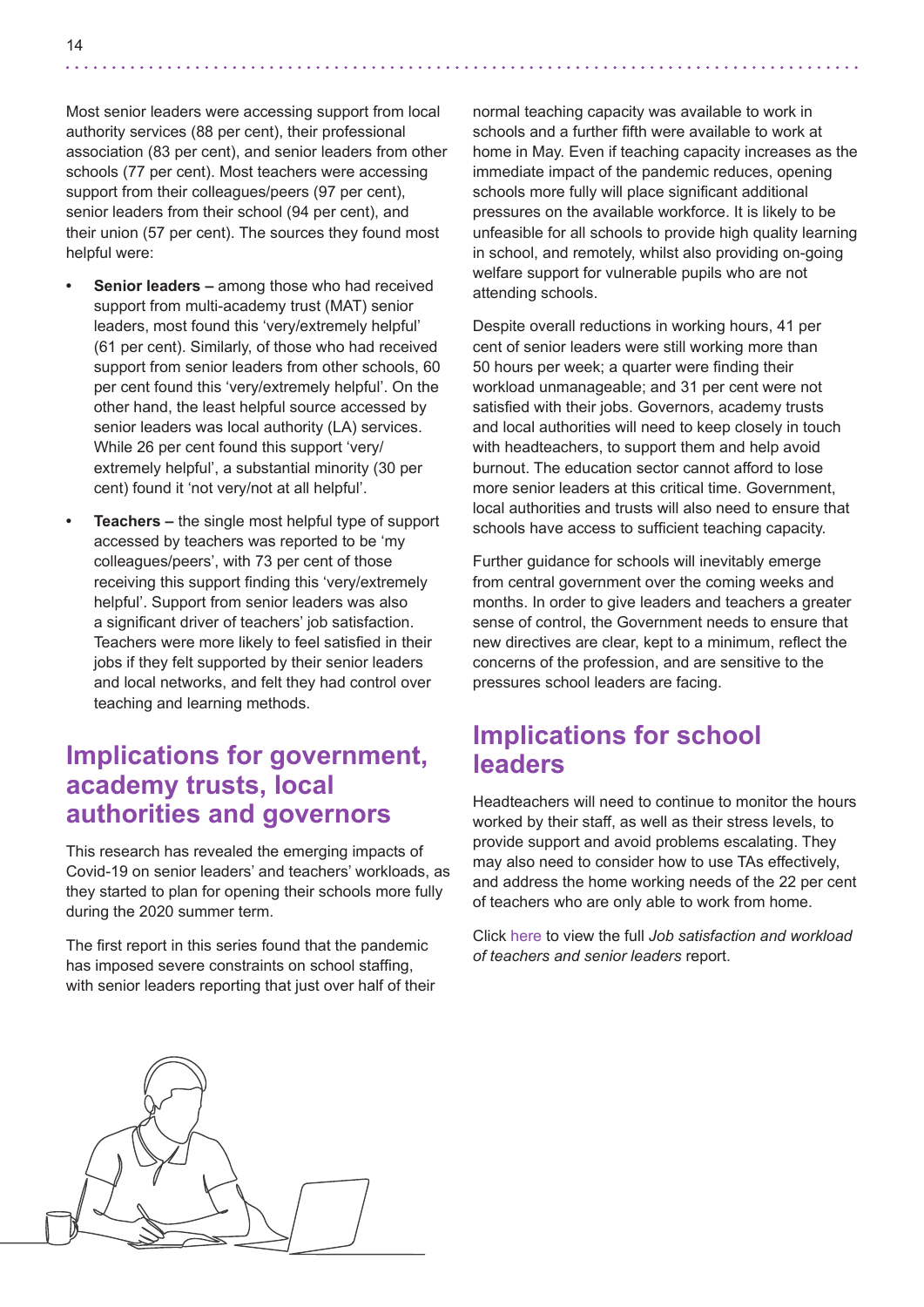# **References**

Andrew, A., Cattan, S., Costa-Dias, M., Farquharson, C., Kraftman, L., Krutikova, S., Phimister, A. and Sevilla, A. (2020). *Learning during the Lockdown: Real-Time Data on Children's Experiences during Home Learning* (IFS Briefing Note BN288) [online]. Available: [https://](https://www.ifs.org.uk/uploads/BN288-Learning-during-the-lockdown-1.pdf) [www.ifs.org.uk/uploads/BN288-Learning-during-the](https://www.ifs.org.uk/uploads/BN288-Learning-during-the-lockdown-1.pdf)[lockdown-1.pdf](https://www.ifs.org.uk/uploads/BN288-Learning-during-the-lockdown-1.pdf) [6 July, 2020].

Department for Education (2018). *School Workforce in England: November 2017* [online]. Available: [https://](https://assets.publishing.service.gov.uk/government/uploads/system/uploads/attachment_data/file/719772/SWFC_MainText.pdf) [assets.publishing.service.gov.uk/government/uploads/](https://assets.publishing.service.gov.uk/government/uploads/system/uploads/attachment_data/file/719772/SWFC_MainText.pdf) system/uploads/attachment\_data/file/719772/SWFC [MainText.pdf](https://assets.publishing.service.gov.uk/government/uploads/system/uploads/attachment_data/file/719772/SWFC_MainText.pdf) [6 July, 2020].

Department for Education (2020a). *Planning Guide for Primary Schools* [online]. Available: [https://www.gov.](https://www.gov.uk/government/publications/preparing-for-the-wider-opening-of-schools-from-1-june/planning-guide-for-primary-schools) [uk/government/publications/preparing-for-the-wider](https://www.gov.uk/government/publications/preparing-for-the-wider-opening-of-schools-from-1-june/planning-guide-for-primary-schools)[opening-of-schools-from-1-june/planning-guide-for](https://www.gov.uk/government/publications/preparing-for-the-wider-opening-of-schools-from-1-june/planning-guide-for-primary-schools)[primary-schools](https://www.gov.uk/government/publications/preparing-for-the-wider-opening-of-schools-from-1-june/planning-guide-for-primary-schools) [6 July, 2020].

Department for Education (2020b). *Guidance for Secondary School Provision from 15 June 2020* [online]. Available: [https://www.gov.uk/government/](https://www.gov.uk/government/publications/preparing-for-the-wider-opening-of-schools-from-1-june/planning-guide-for-secondary-schools) [publications/preparing-for-the-wider-opening-of](https://www.gov.uk/government/publications/preparing-for-the-wider-opening-of-schools-from-1-june/planning-guide-for-secondary-schools)[schools-from-1-june/planning-guide-for-secondary](https://www.gov.uk/government/publications/preparing-for-the-wider-opening-of-schools-from-1-june/planning-guide-for-secondary-schools)[schools](https://www.gov.uk/government/publications/preparing-for-the-wider-opening-of-schools-from-1-june/planning-guide-for-secondary-schools) [6 July, 2020].

Department for Education (2020c). *Get Technology Support for Children and Schools during Coronavirus (COVID-19)* [online]. Available: [https://www.gov.](https://www.gov.uk/guidance/get-help-with-technology-for-remote-education-during-coronavirus-covid-19) [uk/guidance/get-help-with-technology-for-remote](https://www.gov.uk/guidance/get-help-with-technology-for-remote-education-during-coronavirus-covid-19)[education-during-coronavirus-covid-19](https://www.gov.uk/guidance/get-help-with-technology-for-remote-education-during-coronavirus-covid-19) [6 July, 2020].

Department for Education (2020d). 'New major package to support online learning', 19 April [online]. Available: [https://www.gov.uk/government/news/new-major](https://www.gov.uk/government/news/new-major-package-to-support-online-learning)[package-to-support-online-learning](https://www.gov.uk/government/news/new-major-package-to-support-online-learning) [6 July, 2020].

Department for Education (2020e). *[Attendance](https://assets.publishing.service.gov.uk/government/uploads/system/uploads/attachment_data/file/887357/Attendance_in_education_and_early_years_settings_during_the_coronavirus__COVID-19__outbreak___22_May.pdf)  [in Education and Early Years Settings during the](https://assets.publishing.service.gov.uk/government/uploads/system/uploads/attachment_data/file/887357/Attendance_in_education_and_early_years_settings_during_the_coronavirus__COVID-19__outbreak___22_May.pdf)  [Coronavirus Outbreak](https://assets.publishing.service.gov.uk/government/uploads/system/uploads/attachment_data/file/887357/Attendance_in_education_and_early_years_settings_during_the_coronavirus__COVID-19__outbreak___22_May.pdf)* [online]. Available: [https://www.](https://www.gov.uk/government/publications/coronavirus-covid-19-attendance-in-education-and-early-years-settings) [gov.uk/government/publications/coronavirus-covid-19](https://www.gov.uk/government/publications/coronavirus-covid-19-attendance-in-education-and-early-years-settings) [attendance-in-education-and-early-years-settings](https://www.gov.uk/government/publications/coronavirus-covid-19-attendance-in-education-and-early-years-settings) [\[6](https://www.gov.uk/government/publications/coronavirus-covid-19-attendance-in-education-and-early-years-settings [3 June, 2020].)  [July, 2020\].](https://www.gov.uk/government/publications/coronavirus-covid-19-attendance-in-education-and-early-years-settings [3 June, 2020].)

Dunatchik, A., Wishart, R., Cartagena-Farias, J. and Smith, N. (2018). *Regional Differences in Attainment in the Early Years* [online]. Available: [https://assets.](https://assets.publishing.service.gov.uk/government/uploads/system/uploads/attachment_data/file/732268/Regional_Early_Years_Attainment_Gap.pdf) [publishing.service.gov.uk/government/uploads/system/](https://assets.publishing.service.gov.uk/government/uploads/system/uploads/attachment_data/file/732268/Regional_Early_Years_Attainment_Gap.pdf) [uploads/attachment\\_data/file/732268/Regional\\_Early\\_](https://assets.publishing.service.gov.uk/government/uploads/system/uploads/attachment_data/file/732268/Regional_Early_Years_Attainment_Gap.pdf) Years Attainment Gap.pdf [6 July, 2020].

Education Endowment Foundation (2020a). *Rapid Evidence Assessment Summary: Distance Learning* [online]. Available: [https://](https://educationendowmentfoundation.org.uk/covid-19-resources/best-evidence-on-supporting-students-to-learn-remotely/) [educationendowmentfoundation.org.uk/covid-19](https://educationendowmentfoundation.org.uk/covid-19-resources/best-evidence-on-supporting-students-to-learn-remotely/) [resources/best-evidence-on-supporting-students-to](https://educationendowmentfoundation.org.uk/covid-19-resources/best-evidence-on-supporting-students-to-learn-remotely/)[learn-remotely/](https://educationendowmentfoundation.org.uk/covid-19-resources/best-evidence-on-supporting-students-to-learn-remotely/) [6 July, 2020].

Education Endowment Foundation (2020b). *Rapid Evidence Assessment Summary: Impact of School Closures on the Attainment Gap* [online]. Available: [https://educationendowmentfoundation.org.uk/covid-19](https://educationendowmentfoundation.org.uk/covid-19-resources/best-evidence-on-impact-of-school-closures-on-the-attainment-gap/) [resources/best-evidence-on-impact-of-school-closures](https://educationendowmentfoundation.org.uk/covid-19-resources/best-evidence-on-impact-of-school-closures-on-the-attainment-gap/)[on-the-attainment-gap/](https://educationendowmentfoundation.org.uk/covid-19-resources/best-evidence-on-impact-of-school-closures-on-the-attainment-gap/) [6 July, 2020].

Education Endowment Foundation (2020c). *Covid-19 Resources: Supporting Schools and Parents to Make the Most of Home Learning* [online]. Available: [https://](https://educationendowmentfoundation.org.uk/) [educationendowmentfoundation.org.uk/](https://educationendowmentfoundation.org.uk/) [6 July, 2020].

Hutchinson, J., Robinson, D., Carr, D., Hunt, E., Crenna-Jennings, W. and Akhal, A. (2018). *Education in England: Annual Report 2018* [online]. Available: [https://epi.org.uk/publications-and-research/annual](https://epi.org.uk/publications-and-research/annual-report-2018/)[report-2018/](https://epi.org.uk/publications-and-research/annual-report-2018/) [6 July, 2020].

Lynch, S., Worth, J., Bamford, S. and Wespieser, K. (2016). *Engaging Teachers: NFER Analysis of Teacher Retention* [online]. Available: [https://www.nfer.ac.uk/](https://www.nfer.ac.uk/publications/lfsb01/lfsb01.pdf) [publications/lfsb01/lfsb01.pdf](https://www.nfer.ac.uk/publications/lfsb01/lfsb01.pdf) [6 July, 2020].

The Northern Powerhouse Partnership (2018). *Educating the North: Driving Ambition across the Powerhouse* [online]. Available: [http://www.](http://www.northernpowerhousepartnership.co.uk/media/1208/npp-educating-the-north.pdf) [northernpowerhousepartnership.co.uk/media/1208/npp](http://www.northernpowerhousepartnership.co.uk/media/1208/npp-educating-the-north.pdf)[educating-the-north.pdf](http://www.northernpowerhousepartnership.co.uk/media/1208/npp-educating-the-north.pdf) [6 July, 2020].

Walker, M., Worth, J. and Van den Brande, J. (2019). *Teacher Workload Survey 2019* [online]. Available: [https://assets.publishing.service.gov.uk/](https://assets.publishing.service.gov.uk/government/uploads/system/uploads/attachment_data/file/855933/teacher_workload_survey_2019_main_report_amended.pdf) [government/uploads/system/uploads/attachment\\_data/](https://assets.publishing.service.gov.uk/government/uploads/system/uploads/attachment_data/file/855933/teacher_workload_survey_2019_main_report_amended.pdf) [file/855933/teacher\\_workload\\_survey\\_2019\\_main\\_](https://assets.publishing.service.gov.uk/government/uploads/system/uploads/attachment_data/file/855933/teacher_workload_survey_2019_main_report_amended.pdf) [report\\_amended.pdf](https://assets.publishing.service.gov.uk/government/uploads/system/uploads/attachment_data/file/855933/teacher_workload_survey_2019_main_report_amended.pdf) [6 July, 2020].